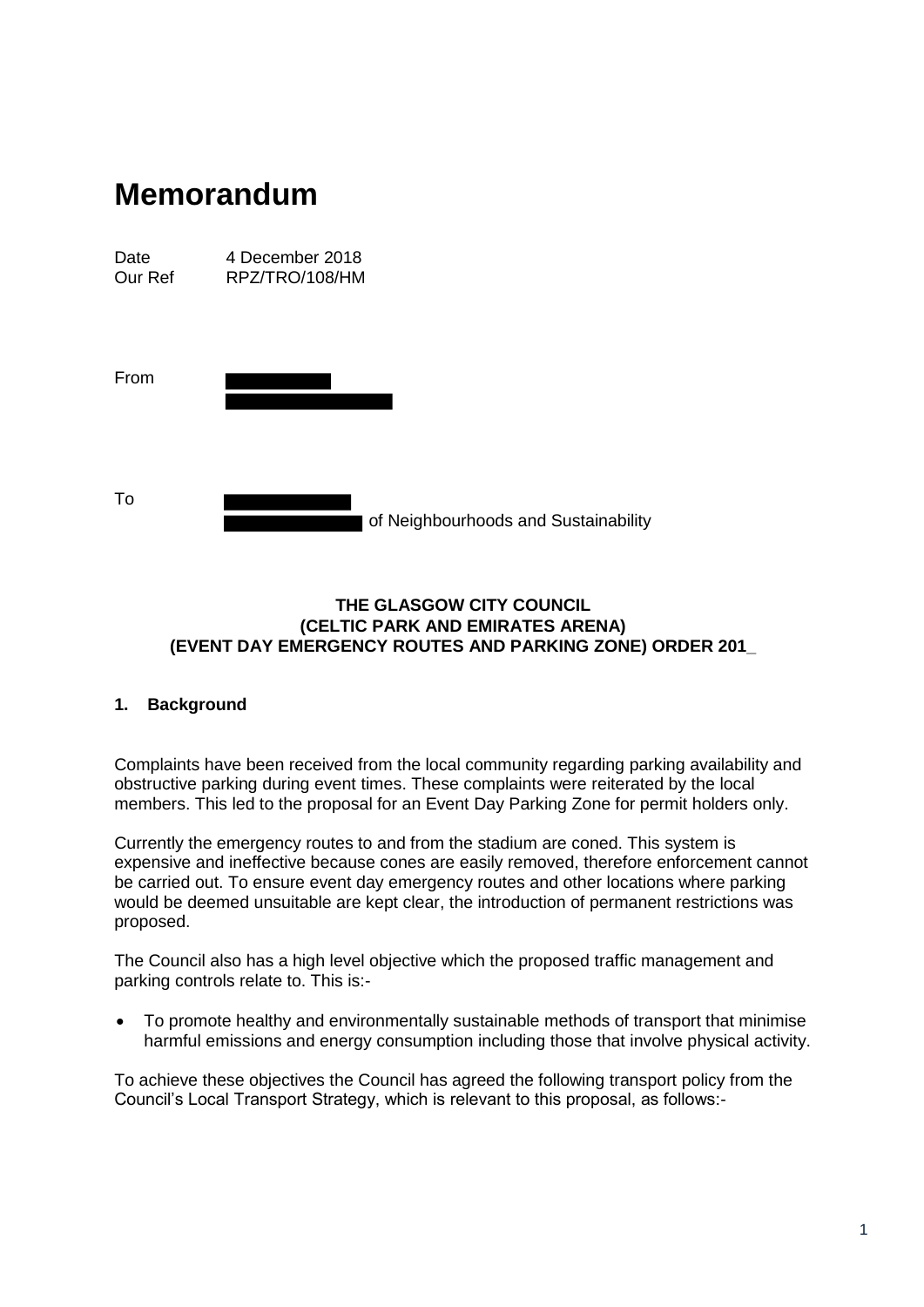Ensure adequate parking control is in place for special events

The action from the Council's Local Transport Strategy is to investigate on road parking controls around stadia.

The policies stated above can be achieved by:-

- Ensuring parking around stadia and event spaces is safe
- Prioritising local community functions and dissuading travel by private car when visiting stadia and event spaces in Glasgow

Specifically, these proposals have been designed in line with the policies above and seek to contribute to achieving these objectives by:-

- Introducing a permit holders only parking zone to maintain a functioning community when events take place. Permits will be available to local residents, local businesses and local community groups, including their visitors
- Introducing waiting and loading restrictions at locations where it is deemed unsafe or obstructive to park.

# **2. Equalities Impact Assessment (EqIA)**

An Equalities Impact Assessment screening form was completed on 21 February 2018. The screening form showed that this Order would have a positive impact for the DISABILITY equality group and would be good practice for all other groups.

# **3. Environmental Considerations**

The Air Quality team were included as consultees for these proposals. There were no adverse comments received on this matter and previously they have confirmed that controlled parking is in line with the Council's aims to reduce commuter parking, and therefore unlikely to lead to any deterioration in air quality.

# **4. Statutory Process**

This process has been carried out in accordance with The Local Authorities Traffic Orders (Procedure) (Scotland) Regulations 1999. I can confirm that the local members for Calton and Shettleston wards have been advised of the proposals.

# **a. Consultation**

The statutory consultation was carried out between 14 March 2018 and 4 April 2018.

**b. Publication of proposals**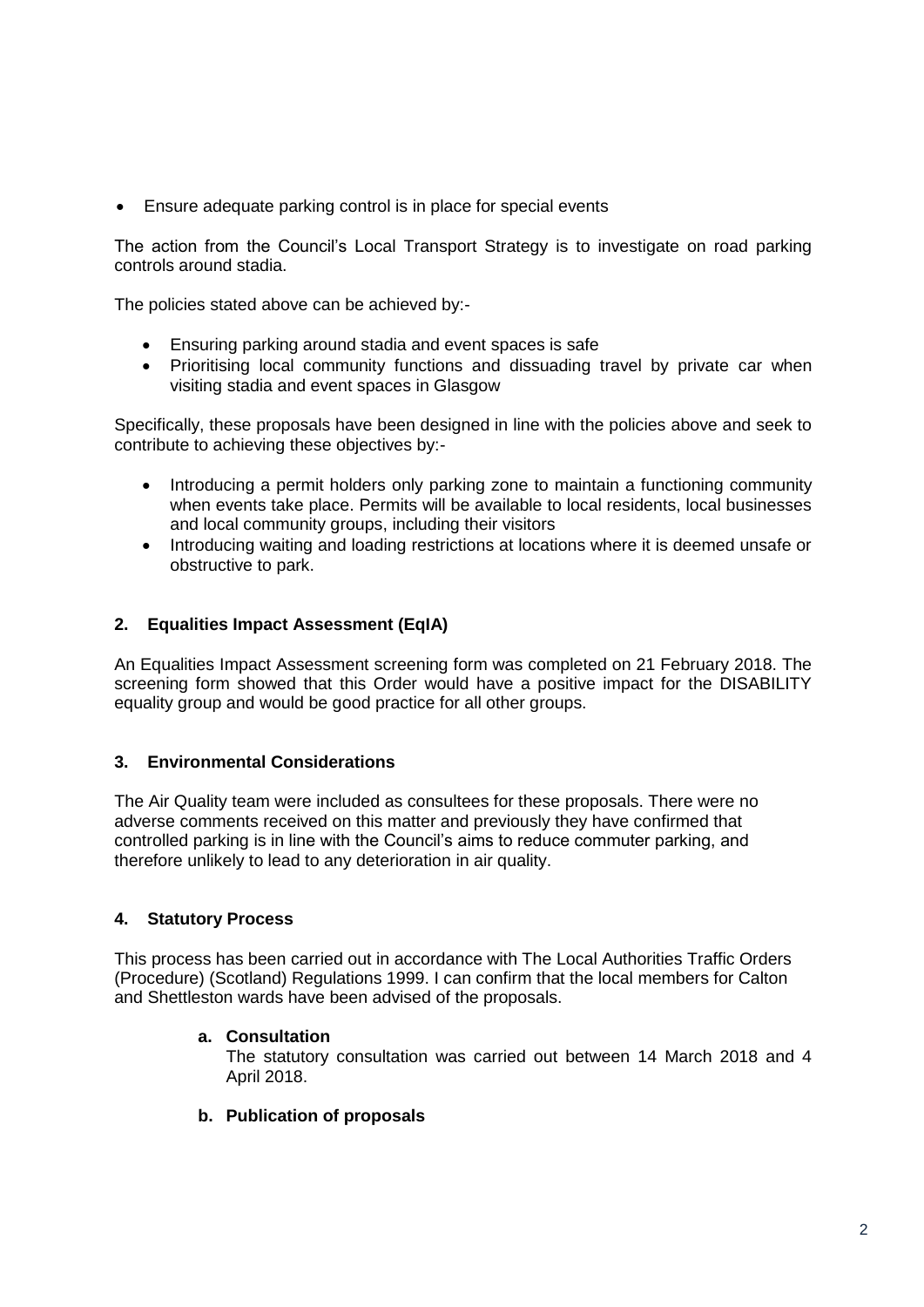The statutory publication of proposals period was carried out between 4 May 2018 and 1 June 2018.

- An advert was placed in the Evening Times on 4 May 2018
- 831 on-street notices were placed throughout the affected area; all roads affected by these proposals were included. These notices were regularly maintained throughout.

Webpages and a dedicated e-mail address were set up, as below, which were detailed on the notices:-

www.glasgow.gov.uk/saferparking saferparking-celticpark@glasgow.gov.uk

#### c. Notice of proposals

A copy of the notice of proposals was sent out to all organisations on the TRO consultee list.

# 5. Objections and Support

#### **Objections overview:-**

1190 Objections were received to this Order (excluding 5 late submissions).

#### **Objections summary:-**

A summary of the objection groups:-

| <b>Objection Group</b>                                                                      | <b>Number of Objections</b> |
|---------------------------------------------------------------------------------------------|-----------------------------|
| <b>Local Residents</b>                                                                      | 21                          |
| Local businesses, churches or their staff                                                   |                             |
| Residents from adjacent area                                                                | 10                          |
| Visitor to family/friend                                                                    |                             |
| <b>Football Club Supporters</b>                                                             | 745                         |
| Other (not specified, however the majority would be<br>classed as football club supporters) | 406                         |

Celtic Football Club have objected to the proposals and this can be summarised as follows. Celtic FC believe that these proposals would diminish the local economy and that these proposals would diminish the economic impact and that it may be irreversible.

They are aware of concerns regarding congestion and parking and have indicated that the redevelopment of the area has exacerbated this. They have advised they could consider stewarding and cleansing operations.

They cite public transport as being inadequate, in particular, midweek, evening games. Bus services are not increased on match days and at Dalmarnock train station train services are already at capacity.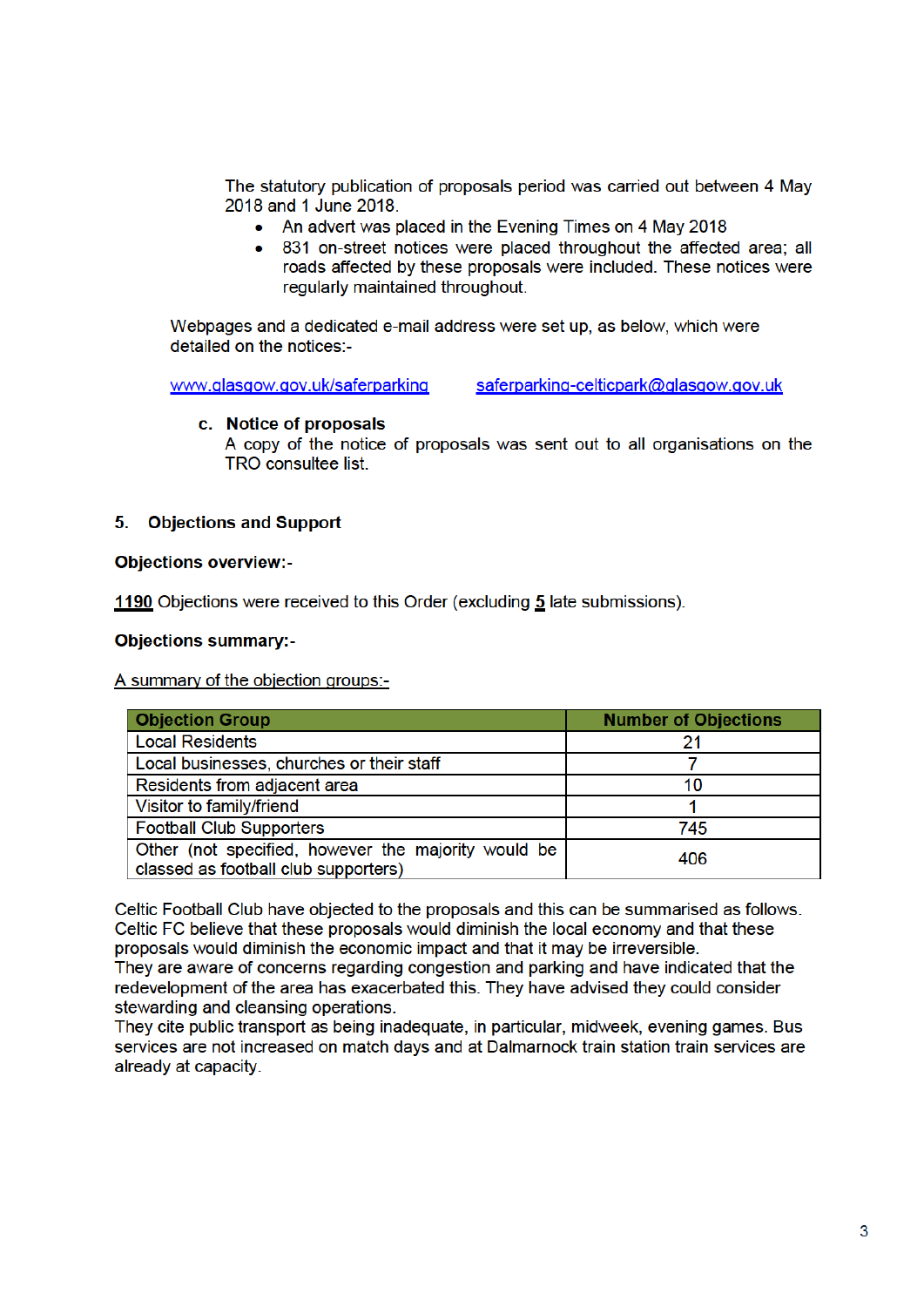Many supporters have health and mobility issues but are not necessarily registered as disabled so would not qualify for a blue badge. They are concerned that those suporters will not be able to be dropped off and picked up near the stadium, due to the emergency routes. They have maintained their objections and one reason for that is although we have advised that dropping off and picking up on emergency routes is permitted via legislation, Police Scotland indicated at a meeting that they would not support this.

Celtic FC view the Council as being unfair and unreasonable as we have not proposed any alternative travel arrangements. They believe the proposal would prevent or make it difficult for some supporters from attending games.

Celtic FC have requested a hearing and have also noted that a mandatory hearing is required as they have objected to the loading and unloading restrictions which is proposed out with the hours of 0700 and 1000 hours and between 1600 hours and 1900 hours.

As these proposals and Council Policy, are in place to prioritise local residents and dissuade private car supporter parking then it is important to analyse the number of objections received from residents within the affected area.

The last census in 2011 shows the population within the affected area to be 10,146. It also shows the number of households within the affected area to be 6,622.

The above data shows that 0.2% of the population within the affected zone object to this Traffic Regulation Order (please note that children would be included in census information).

The above data shows that 0.3% of the households within the affected zone object to this Traffic Regulation Order (please note that children would be included in census information).

A summary of the main points of objection:-

| <b>Point of Objection</b>                                   | <b>Objections</b> |
|-------------------------------------------------------------|-------------------|
| Loading and unloading restriction on emergency routes       | 6                 |
| Public transport is inadequate                              | 616               |
| Creates issue for elderly/children/non blue badge holders   | 407               |
| <b>Discouraging Celtic FC supporters</b>                    | 372               |
| Affect business/economy/area                                | 252               |
| No grounds given                                            | 250               |
| Displacement into other areas                               | 211               |
| No alternative parking provided for supporters              | 189               |
| Disabled parking/drivers                                    | 180               |
| No alternative solution proposed for supporters             | 110               |
| Stadium was in place before the residents                   | 80                |
| Parking attendant's should enforce the area more frequently | 80                |
| Cost of public transport/additional travel arrangements     | 69                |
| Public transport takes much longer                          | 65                |
| <b>Fan Safety</b>                                           | 65                |
| Safety on public transport                                  | 64                |
| Supporters have concerns with coach parking location        | 56                |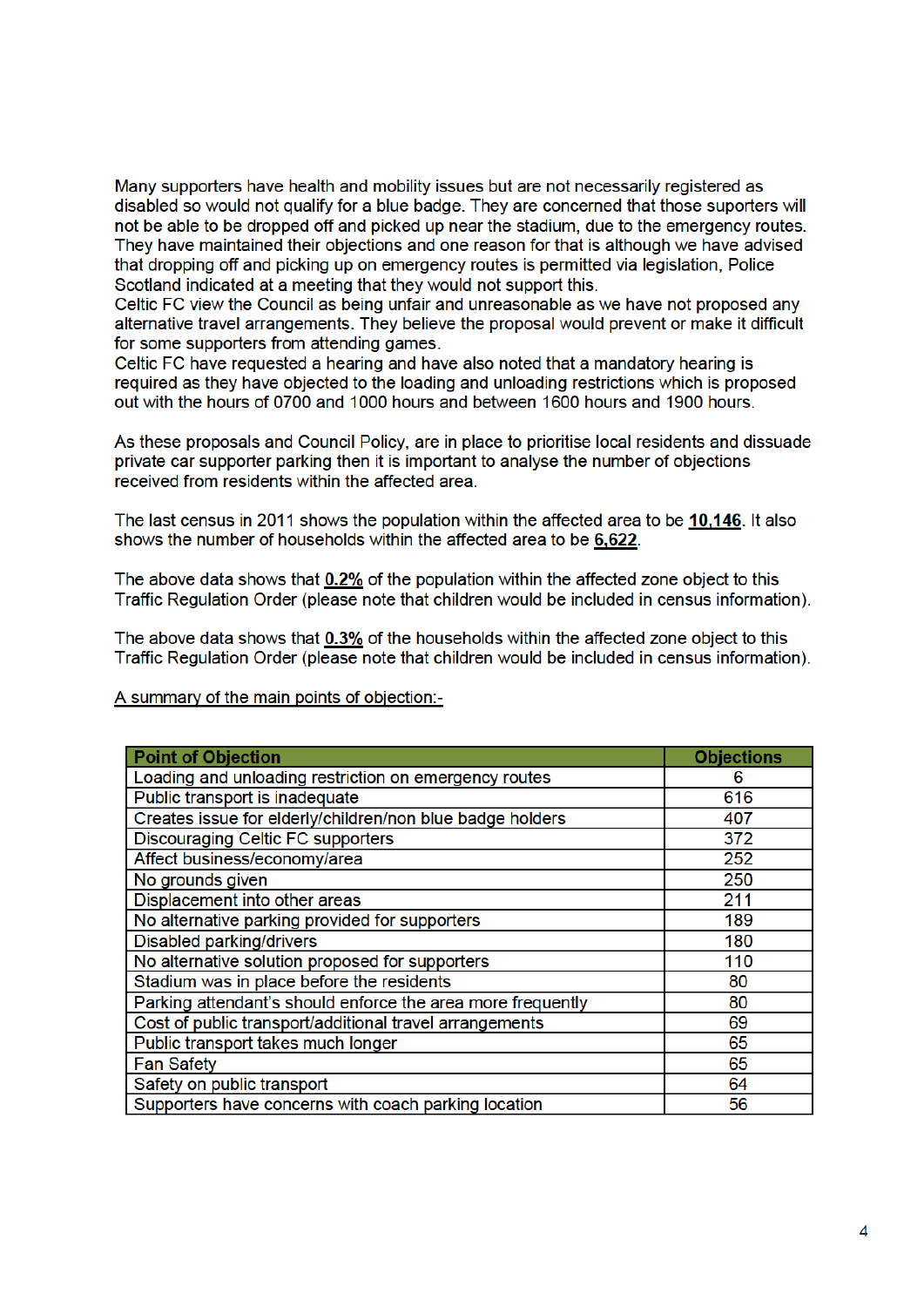| Celtic FC supporters say there is no problem with parking | 56 |
|-----------------------------------------------------------|----|
| What about the other stadia around Glasgow                | 34 |
| No parking in the industrial area                         | 32 |
| Money making scheme                                       | 31 |
| No park and ride provided                                 | 19 |
| Cost of visitor permits                                   | 12 |
| Coach parking too far from stadium                        | 11 |
| Residents selling/renting their permits                   | 9  |

Our responses to the main points of objection are shown in the Appendix

#### **Support overview:-**

**15** pieces of correspondence supported this Order.

This included support from 1 MSP.

The above data shows that **0.14%** of the population within the affected zone support this Traffic Regulation Order (please note that children would be included in census information).

The above data shows that **0.21%** of the households within the affected zone support this Traffic Regulation Order (please note that children would be included in census information).

# **Objections and support overview:-**

**15** pieces of correspondence supported this Order but objected to the location of coach parking at Sunnybank Street.

The above data shows that **0.15%** of the population within the affected zone object to this Traffic Regulation Order (please note that children would be included in census information).

The above data shows that **0.23%** of the households within the affected zone object to this Traffic Regulation Order (please note that children would be included in census information).

# **6. Modifications**

There are currently no changes proposed to the proposals. However, discussions will continue with Police Scotland with regard to Sunnybank Street coach parking which some residents have objected to.

# **7. Withdrawn objections**

**1** objection was withdrawn.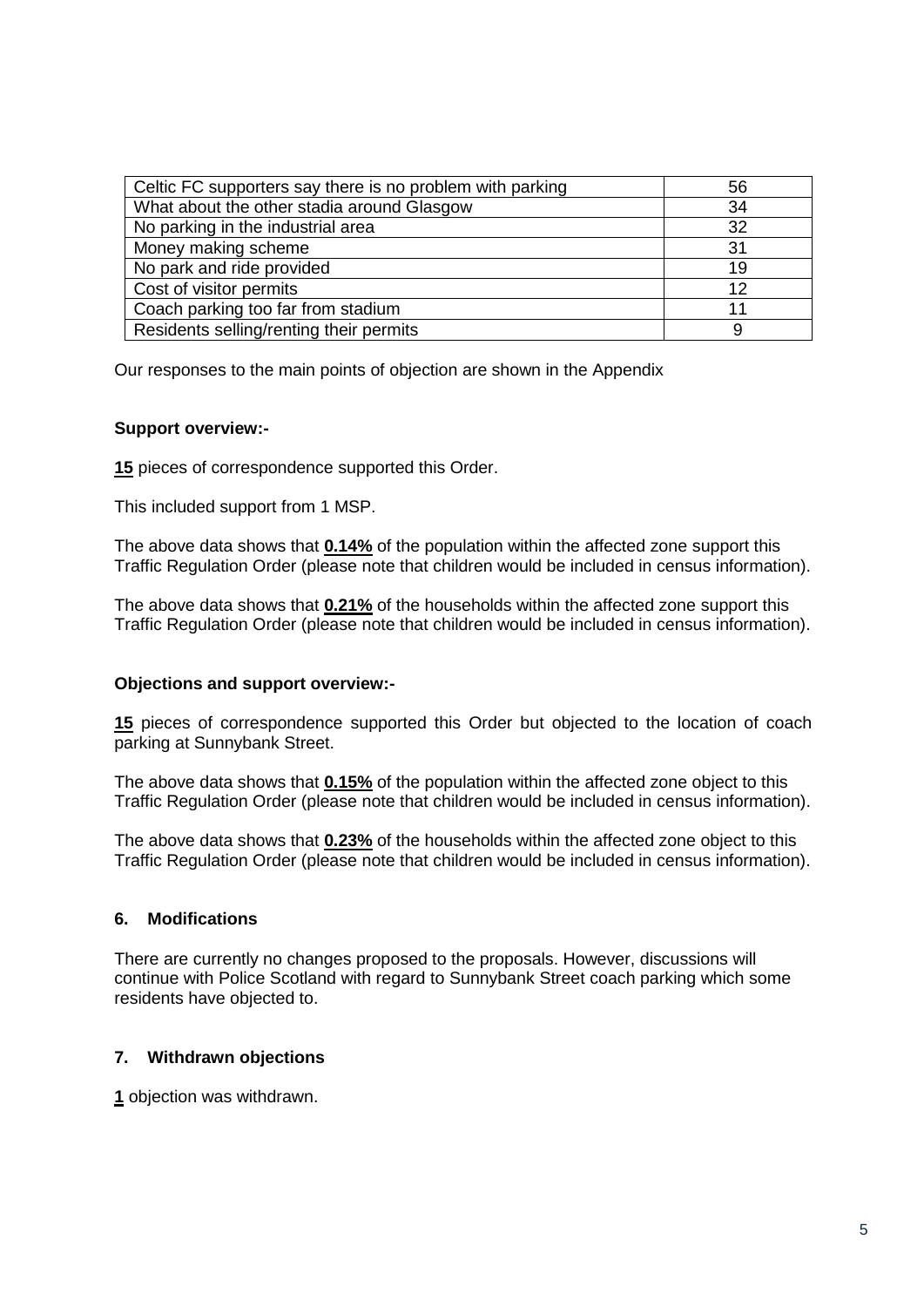# **8. Finance**

As stated within a report which was presented to the Sustainability and the Environment Policy Development Committee on 8 June 2016, this scheme was proposed in line with the Council's Transformation Agenda to look at ways to make savings in a number of nonessential provisions.

The current coning and enforcement for each event at Celtic Park costs the Council £3,888 per game, if these coned areas were replaced with permanent yellow lining and emergency routes were kept clear during events then this cost could be reduced to £1,993 per game. However, in line with commitments to the local community, the Council's proposal included the introduction of an Event Day Parking Zone for permit holders only during events. The Event Day Parking Zone, along with the previously mentioned yellow lining, would increase the costs per game to £7,432.

Whilst it was envisaged that there would be a cost saving, due to the expansion of the zones this is not the case. However, there would be a substantial benefit to the community should the proposals be implemented.

# **9. Hearing**

I can advise that, in accordance with The Local Authorities' Traffic Orders (Procedure) (Scotland) Regulations 1999, and following legal advice, a mandatory hearing is required.

Part 8 (1) of the above regulations states that *"the authority shall hold such a hearing before making an order […] where the order […] has the effect of prohibiting, the loading or unloading of vehicles in any road either at all times or for any period of time unless such period falls wholly between 0700 hours and 1000 hours or between 1600 hours and 1900 hours in any day […] and an objection to that provision […] is made […] and is not withdrawn"*

Objections have been received against the emergency route restrictions which would prohibit loading and unloading outside of the times stated above and the objections to this provision have not been withdrawn.

Loading and unloading restrictions during event times are in line with agreements made with Police Scotland and would therefore not be removed from this proposal as it would conflict with health and safety guidance and could compromise road safety.

The Council has recent experience of the public hearing process due to objections received to parking controls proposed around the Queen Elizabeth University Hospital.

This public hearing process took 13 months (August 2015 to September 2016) to complete, from the time the decision was made for a public hearing to the time the reporter made recommendations following the public hearing. The hearing also produced costs of over £33,000.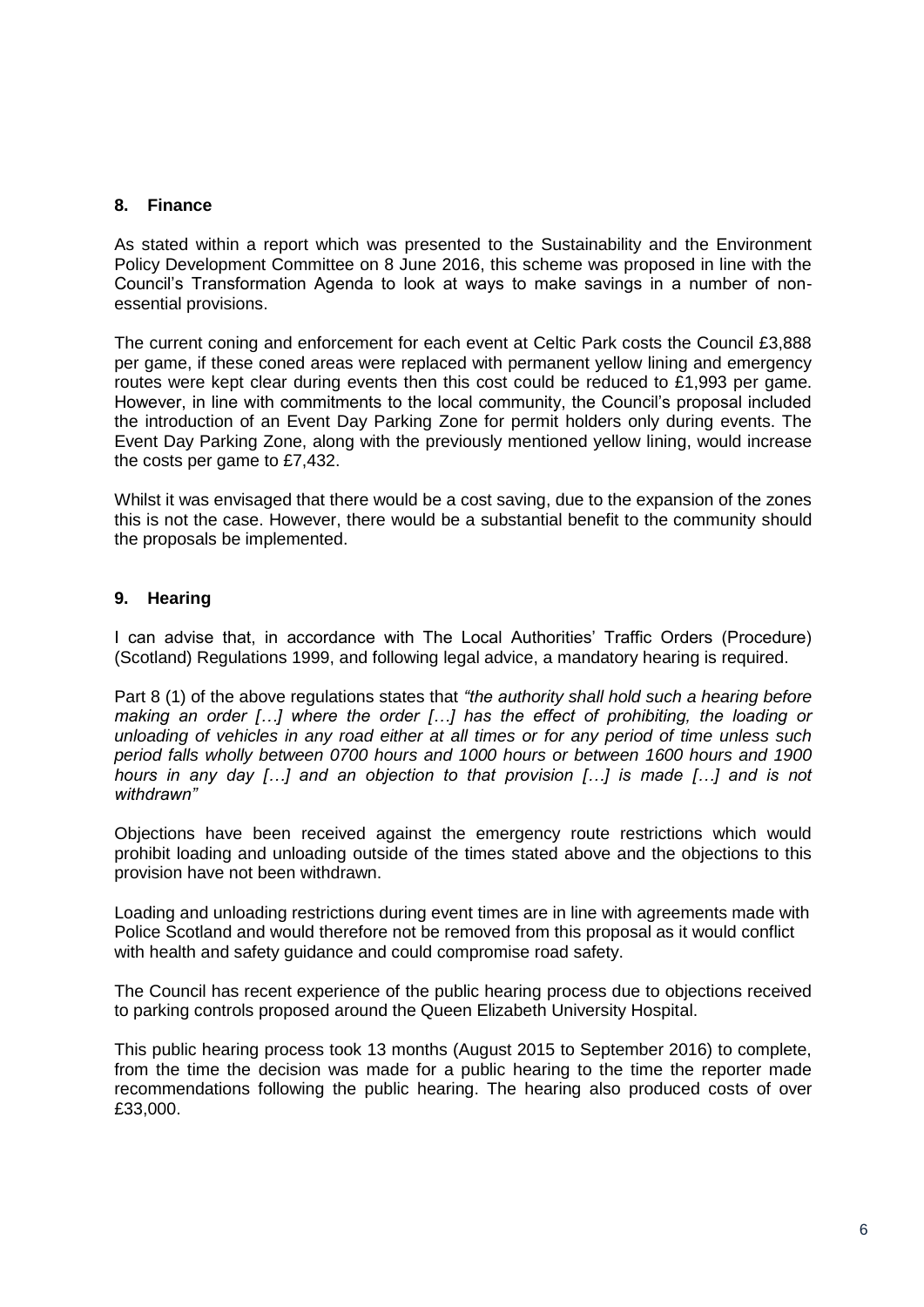This hearing resulted in the Order being abandoned and a further Transport Assessment, working with affected parties, was to be carried out. This process is being managed by Strathclyde Partnership for Transport and is still ongoing.

# **10. Options**

The options that can be taken forward from this process are to agree to a mandatory hearing or abandon the Traffic Regulation Order.

# **11. Recommendation**

In view of the information contained within this report it is recommended that the Council proceed to a mandatory hearing.

### **SERVICE IMPLICATIONS**

| <b>Financial:</b>     | <b>LES</b> revenue                                                                                                                                                                                                                                                        |
|-----------------------|---------------------------------------------------------------------------------------------------------------------------------------------------------------------------------------------------------------------------------------------------------------------------|
| Legal:                | Promoted under the Road Traffic Regulation Act 1984 Local<br>Authoritories Traffic Orders (Procedure) (Scotland) Regulations 1999.<br>Primary legislation Road Traffic Regulation Act 1984                                                                                |
| <b>Personnel:</b>     | <b>Existing staff resource</b>                                                                                                                                                                                                                                            |
| <b>Service Plan:</b>  | A thriving and sustainable place to live and work<br>• Accessible, safe, healthy and inclusive                                                                                                                                                                            |
| <b>Environmental:</b> | Under Section 122 of the Road Traffic Regulation Act 1984, the<br>Council have a duty to have regard to the strategy prepared under<br>Section 80 of the Environment Act 1995, this is the national air quality<br>strategy.<br>The Air Quality team have been consulted. |
| <b>Equalities:</b>    | Positive impact for DISABILITY equality group.<br>Good practice for all other equality groups.                                                                                                                                                                            |
|                       |                                                                                                                                                                                                                                                                           |
|                       |                                                                                                                                                                                                                                                                           |
|                       |                                                                                                                                                                                                                                                                           |

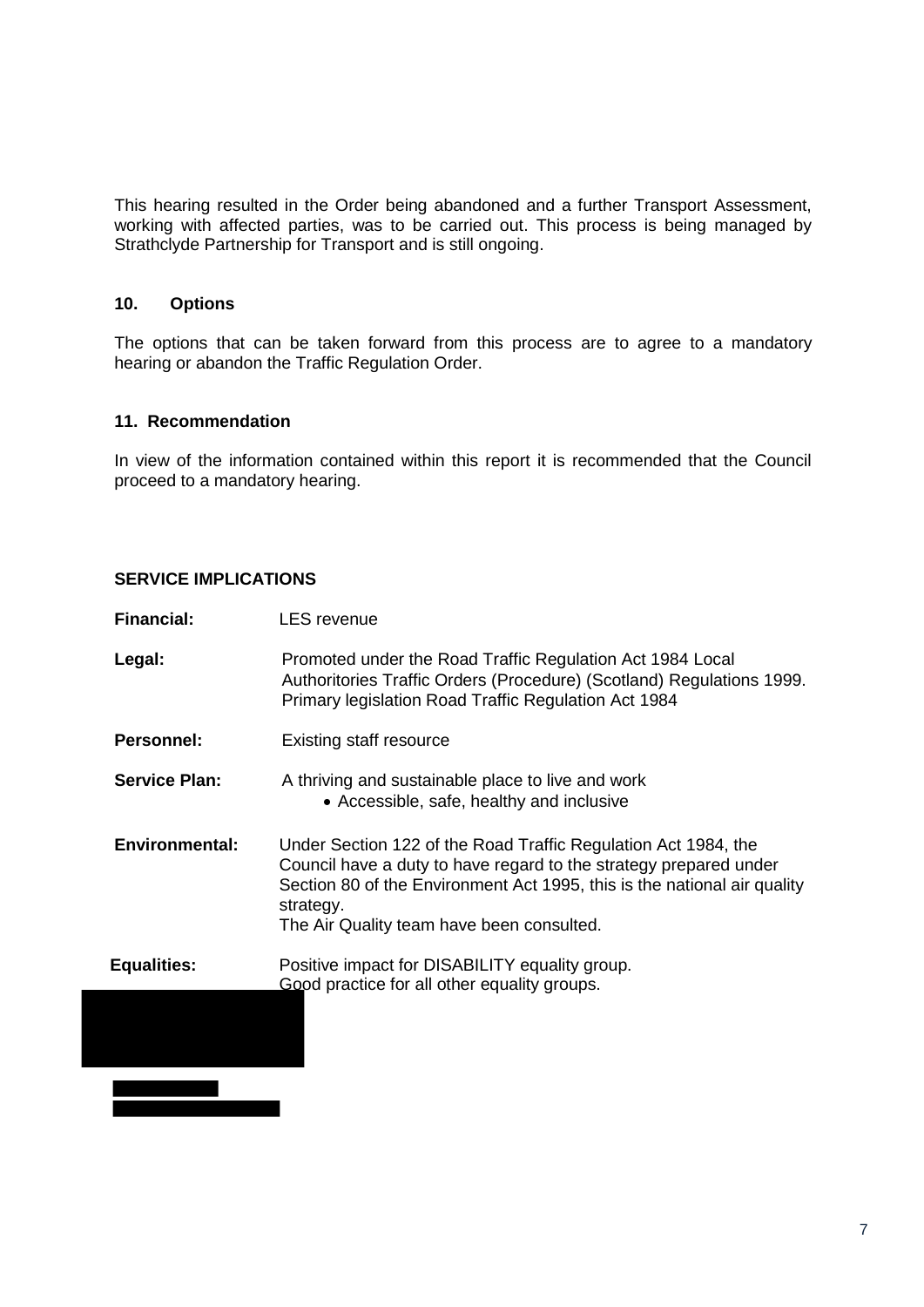# **Appendix** – responses to main points of objection

# **Public Transport is inadequate**

I can advise that, by the introduction of Event Day Parking Zones, attendees should be encouraged to use public transport for all or part of their journey to stadia in Glasgow. Furthermore, my Officers have met with SPT, Scotrail and bus operators to establish the current levels of service and discuss possible improvements to public transport. Bus operators have noted that no real improvement can be made due to the volume of traffic in the area both prior to and after a game. They would be happy to review this but only when there is less traffic in the area.

In addition to the above, supporter's buses would be accommodated within the zone. The locations for dedicated supporter bus parking have been agreed with Police Scotland as they manage this facility on match days. If, in the future, there appears to be insufficient accommodation for the number of supporter buses parking in the area then the Council, in conjunction with Police Scotland, can look to provide additional locations where practicable.

# **Creates issues for Elderly/Children and None Blue Badge**

I can advise that dropping off and picking up can be accommodated within these proposals, anyone wishing to drop off or pick up can do so in areas where loading and unloading is permitted, e.g. within the Event Day Parking Zone.

# **Discouraging Celtic F.C. Supporters**

The Council do not want to discourage supporters from attending games. Glasgow welcomes visitors to the city. However, to keep traffic moving throughout the city we want more people to move on to using more sustainable methods of transport, in line with the Council's aim of dissuading travel by private car to stadia and event spaces in Glasgow. These aims for moving to sustainable transport not only apply to visitors to the city but also those living and working in the city.

# **Affect Business/Economy/Area**

- There is no evidence to suggest that the introduction of parking controls will have a detrimental effect on the area, in contrast those using public transport may be more likely to spend time in the area and add to the local economy than those bringing their private car.
- People collecting money to watch vehicles is an unlicensed activity, one which the Council would not wish to facilitate or support.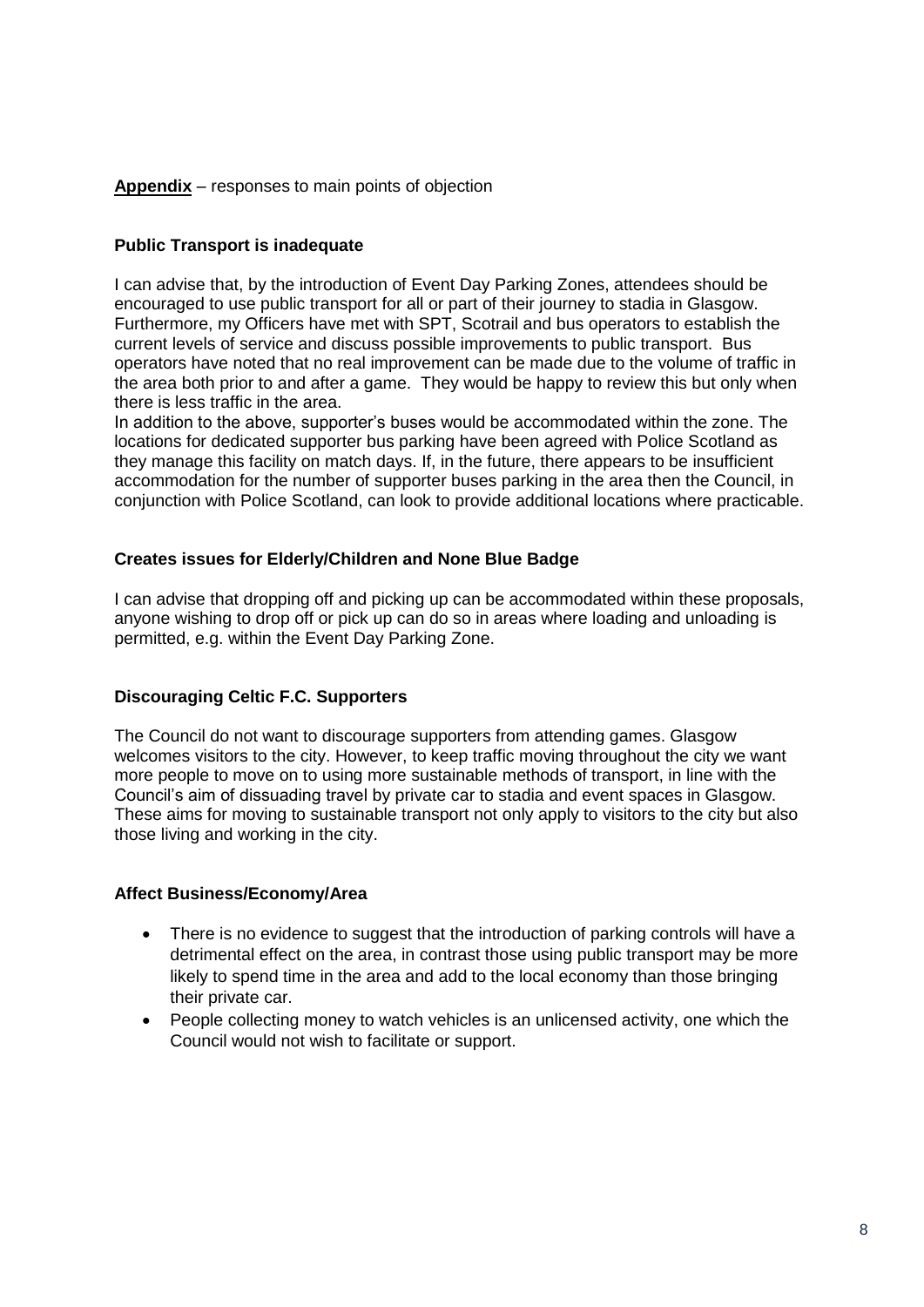# **No grounds**

I can advise that the proposing of parking controls around stadia in Glasgow is included within the Council's Local Transport Strategy. Glasgow City Council's Local Transport Strategy is designed to keep Glasgow's roads moving and included within this the Council has a high level objective which the proposed traffic management and parking controls relate to. This is:-

 To promote healthy and environmentally sustainable methods of transport that minimise harmful emissions and energy consumption including those that involve physical activity.

To achieve this objective the Council has agreed the following transport policy:-

Ensure adequate parking control is in place for special events

The agreed action to fulfil this policy is to investigate on road parking controls around stadia.

The policies stated above can be achieved by:-

- Ensuring parking around stadia and event spaces is safe
- Prioritising local community functions and dissuading travel by private car when visiting stadia and event spaces in Glasgow

#### **Displacement into other areas** (See "Extend the controls")

The area covered by these proposals has been highlighted as being negatively affected by current parking practices and this is why these proposals have been drawn up. It is hoped that these proposals will encourage the use of sustainable transport; however the impact these proposals would have on other areas of Glasgow cannot be determined but shall be monitored if the scheme is implemented.

# **Extend the controls** (See "Displacement")

There are no proposals at this time to extend the parking controls to adjacent areas. The impact these proposals would have on other areas of Glasgow cannot be determined but shall be monitored if the scheme is implemented.

# **No Alternative Parking Provided for Supporters**

The Council are not proposing any alternative parking areas. The Council wish to discourage vehicles into the area when games are on to reduce congestion. Providing car parking would be contrary to this and would be detrimental to the aim of dissuading travel by private car to stadia and event spaces in Glasgow.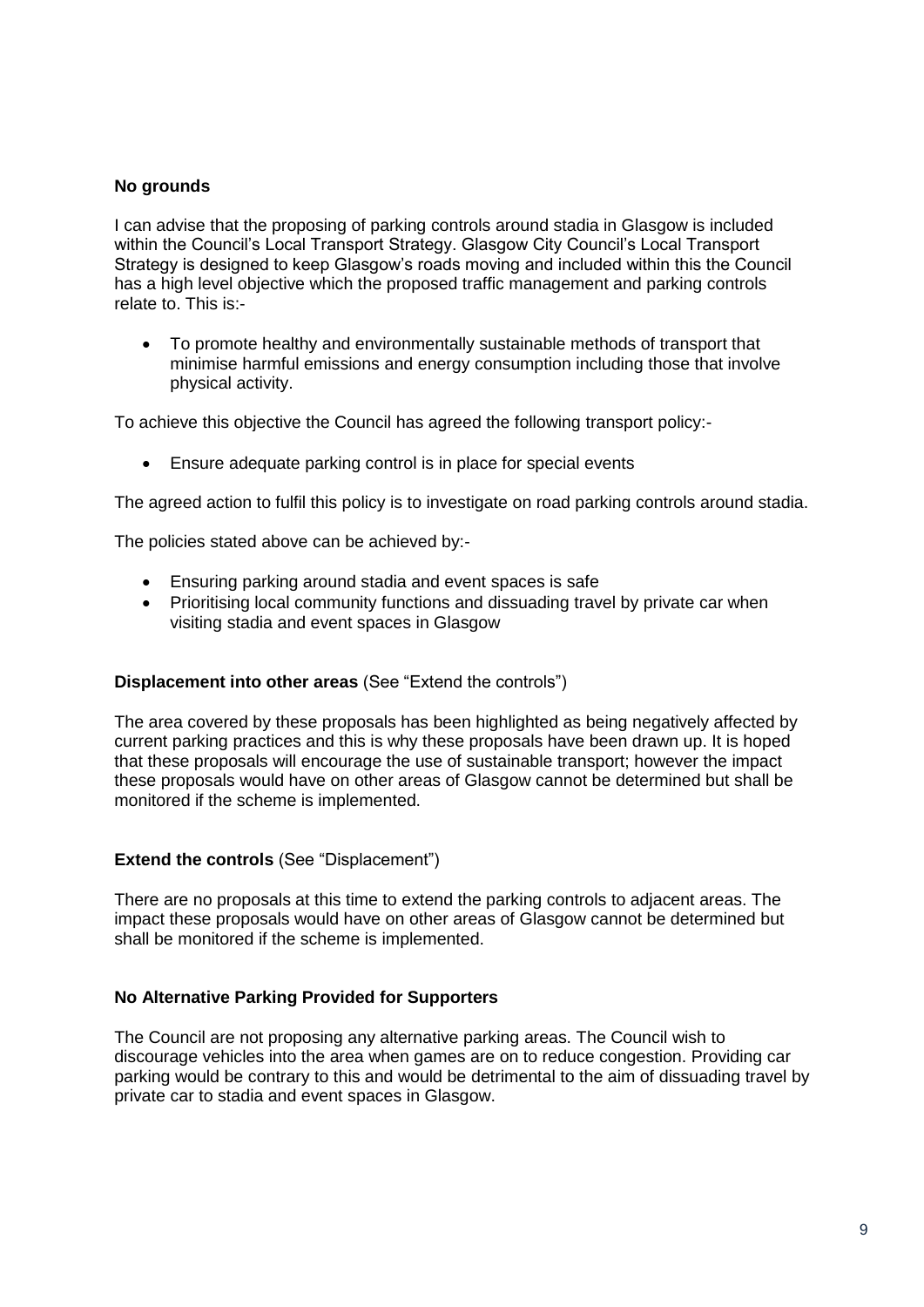# **Disabled Parking/Drivers**

I can advise that valid disabled badge holders are accommodated within these proposals, disabled badge holders will be able to park within the Event Day Parking Zone as long as the disabled badge is displayed on the vehicle.

# **No Alternative Solution proposed for Supporters**

The alternative solution is for supporters to utilise public transport. Or you may wish to contact Celtic F.C. to see if they can offer alternative parking or transport.

# **Stadium was in place before the residents**

We are aware that the stadium was in place before the residents. However, traffic levels have grown considerably over the past 126 years. Therefore, congestion levels have increased in tandem.

Car ownership levels in Glasgow and the surrounding local authority areas have grown at a faster rate than the rest of Scotland. They have increased by 92% between 1984 and 2004. Therefore, the Council needs to apply its policies to curtail car usage.

Regardless of this, and whether or not they should have known what it was like living near a stadium, residents should not have to experience vehicles obstructing their footway crossings, driveways and roads to the detriment of their amenity.

# **Parking attendants should enforce the area more frequently**

Currently there are very few parking, waiting or loading restrictions in the area covered by the proposal. This means that the Council have no enforcement powers with regard to vehicles causing obstructions, such as parking on corners, blocking footway crossings, people's driveways and parking on footways. The proposed scheme would be enforced by the Council's parking attendants.

Police Scotland do have powers to deal with obstruction. The Obstruction must be an "actual" obstruction, not just the potential for an obstruction to take place and there must be a specific complaint made to the police and the obstruction must be unnecessary. The offence of obstruction is also applicable if access to a driveway cannot be gained as a result of parked vehicles on the footway/ carriageway.

# **Cost of Public Transport/Additional travel arrangements**

Whilst I am sympathetic to your increased costs it is not the responsibility of the Council to transport fans to games or to provide parking.